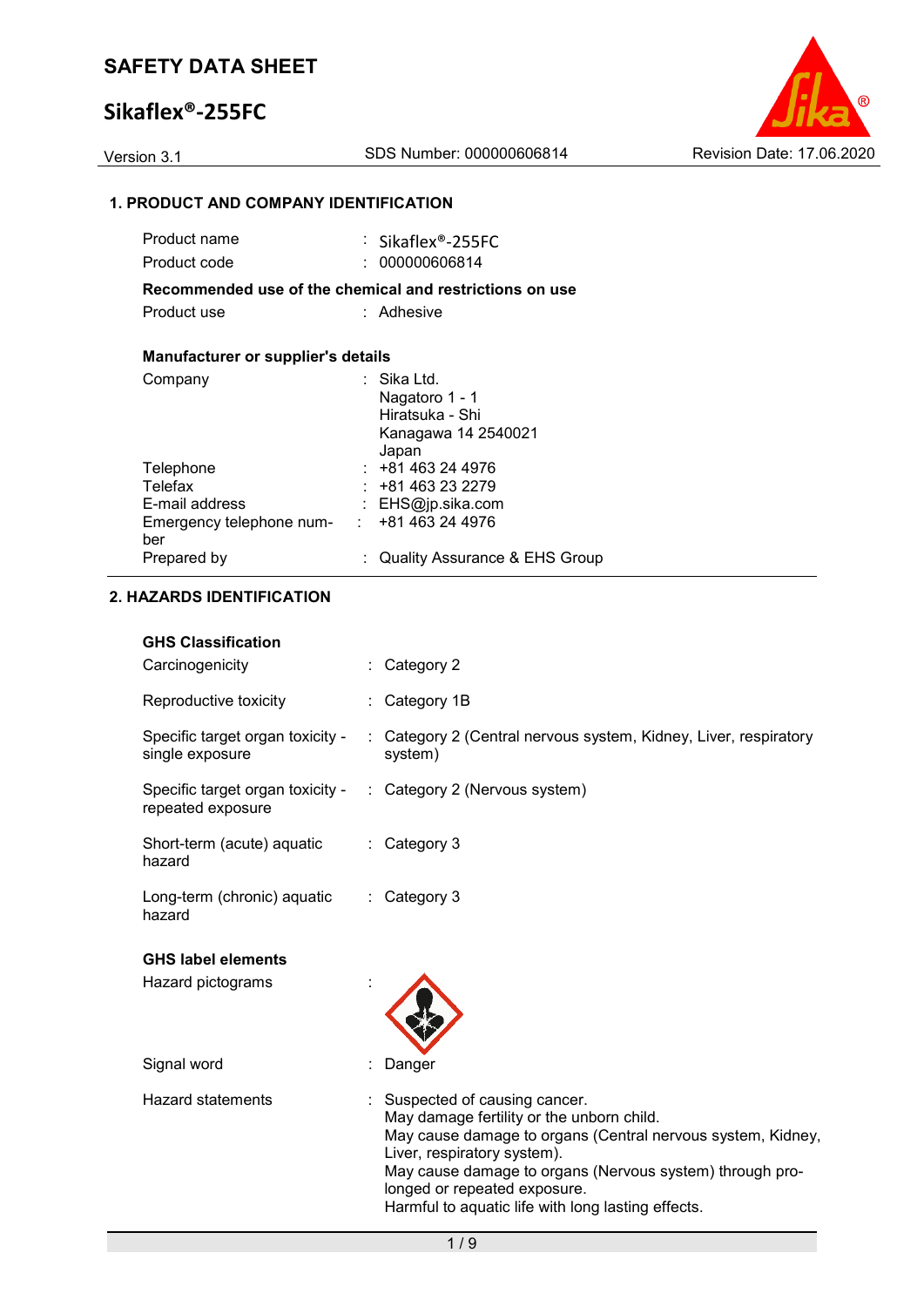# **Sikaflex®-255FC**



Version 3.1 SDS Number: 000000606814 Revision Date: 17.06.2020 Precautionary statements : **Prevention:**  Obtain special instructions before use. Do not handle until all safety precautions have been read and understood. Do not breathe dust/ fume/ gas/ mist/ vapours/ spray. Wash skin thoroughly after handling.

Do not eat, drink or smoke when using this product.

Avoid release to the environment.

Wear protective gloves/ protective clothing/ eye protection/ face protection.

**Response:** 

IF exposed or concerned: Call a POISON CENTER/ doctor. **Storage:**  Store locked up.

### **Disposal:**

Dispose of contents/ container to an approved waste disposal plant.

### **Other hazards which do not result in classification**

None known.

### **3. COMPOSITION/INFORMATION ON INGREDIENTS**

#### Substance / Mixture : Mixture

#### **Hazardous components**

| Chemical name                       | CAS-No.        | Concentration (%) | <b>ENCS/ISHL</b><br>number |
|-------------------------------------|----------------|-------------------|----------------------------|
| xylene                              | 1330-20-7      | 1.7               | $3-3, 3-60$                |
| ethylbenzene                        | $100 - 41 - 4$ | 1.2               | $3-28, 3-60$               |
| Carbon black                        | 1333-86-4      | $>= 10 - 520$     | $\overline{\phantom{0}}$   |
| 4,4'-methylenediphenyl diisocyanate | 101-68-8       | $>= 0.1 - 5.1$    | 4-118                      |

#### **4. FIRST AID MEASURES**

| General advice                                                    | : Move out of dangerous area.<br>Consult a physician.<br>Show this safety data sheet to the doctor in attendance.                                                    |
|-------------------------------------------------------------------|----------------------------------------------------------------------------------------------------------------------------------------------------------------------|
| If inhaled                                                        | $\therefore$ Move to fresh air.<br>Consult a physician after significant exposure.                                                                                   |
| In case of skin contact                                           | : Take off contaminated clothing and shoes immediately.<br>Wash off with soap and plenty of water.<br>If symptoms persist, call a physician.                         |
| In case of eye contact                                            | : Remove contact lenses.<br>Keep eye wide open while rinsing.<br>If eye irritation persists, consult a specialist.                                                   |
| If swallowed                                                      | : Clean mouth with water and drink afterwards plenty of water.<br>Do not give milk or alcoholic beverages.<br>Never give anything by mouth to an unconscious person. |
| Most important symptoms<br>and effects, both acute and<br>delayed | : No known significant effects or hazards.<br>See Section 11 for more detailed information on health effects<br>and symptoms.                                        |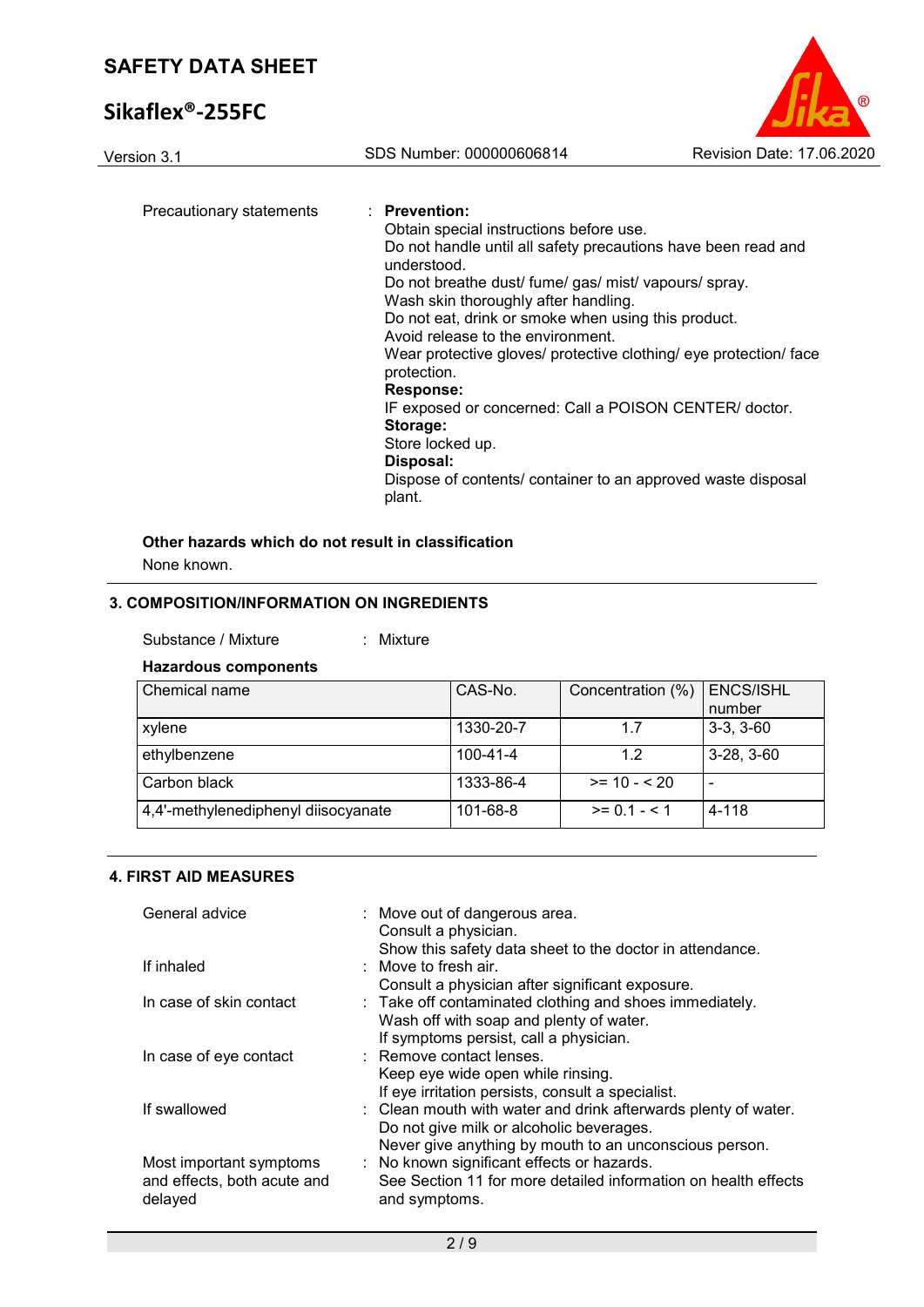# **Sikaflex®-255FC**



| Version 3.1                                                                   | SDS Number: 000000606814                                                                                                                                                                                    | Revision Date: 17.06.2020 |
|-------------------------------------------------------------------------------|-------------------------------------------------------------------------------------------------------------------------------------------------------------------------------------------------------------|---------------------------|
| Notes to physician                                                            | Suspected of causing cancer.<br>May damage fertility or the unborn child.<br>May cause damage to organs.<br>May cause damage to organs through prolonged or repeated<br>exposure.<br>Treat symptomatically. |                           |
| <b>5. FIREFIGHTING MEASURES</b>                                               |                                                                                                                                                                                                             |                           |
| Suitable extinguishing media<br>Unsuitable extinguishing<br>media             | : Foam, Carbon dioxide (CO2)<br>: No data                                                                                                                                                                   |                           |
| ucts                                                                          | Hazardous combustion prod- : No hazardous combustion products are known                                                                                                                                     |                           |
| Specific extinguishing meth-<br>ods                                           | : Standard procedure for chemical fires.                                                                                                                                                                    |                           |
| for firefighters                                                              | Special protective equipment : In the event of fire, wear self-contained breathing apparatus.                                                                                                               |                           |
| <b>6. ACCIDENTAL RELEASE MEASURES</b>                                         |                                                                                                                                                                                                             |                           |
| Personal precautions, protec-<br>tive equipment and emer-<br>gency procedures | : Use personal protective equipment.<br>Deny access to unprotected persons.                                                                                                                                 |                           |
| <b>Environmental precautions</b>                                              | Do not flush into surface water or sanitary sewer system.<br>If the product contaminates rivers and lakes or drains inform<br>respective authorities.                                                       |                           |
| Methods and materials for<br>containment and cleaning up                      | Soak up with inert absorbent material (e.g. sand, silica gel,<br>acid binder, universal binder, sawdust).<br>Keep in suitable, closed containers for disposal.                                              |                           |

## **7. HANDLING AND STORAGE**

# **Handling**

| fire and explosion                       | Advice on protection against : Normal measures for preventive fire protection.                                                                                                                                                                                                                                                   |
|------------------------------------------|----------------------------------------------------------------------------------------------------------------------------------------------------------------------------------------------------------------------------------------------------------------------------------------------------------------------------------|
| Advice on safe handling                  | : Avoid exceeding the given occupational exposure limits (see<br>section 8).<br>Do not get in eyes, on skin, or on clothing.<br>For personal protection see section 8.<br>Smoking, eating and drinking should be prohibited in the ap-<br>plication area.<br>Follow standard hygiene measures when handling chemical<br>products |
| Avoidance of contact<br>Hygiene measures | : No data available<br>: Handle in accordance with good industrial hygiene and safety<br>practice.<br>When using do not eat or drink.<br>When using do not smoke.<br>Wash hands before breaks and at the end of workday.                                                                                                         |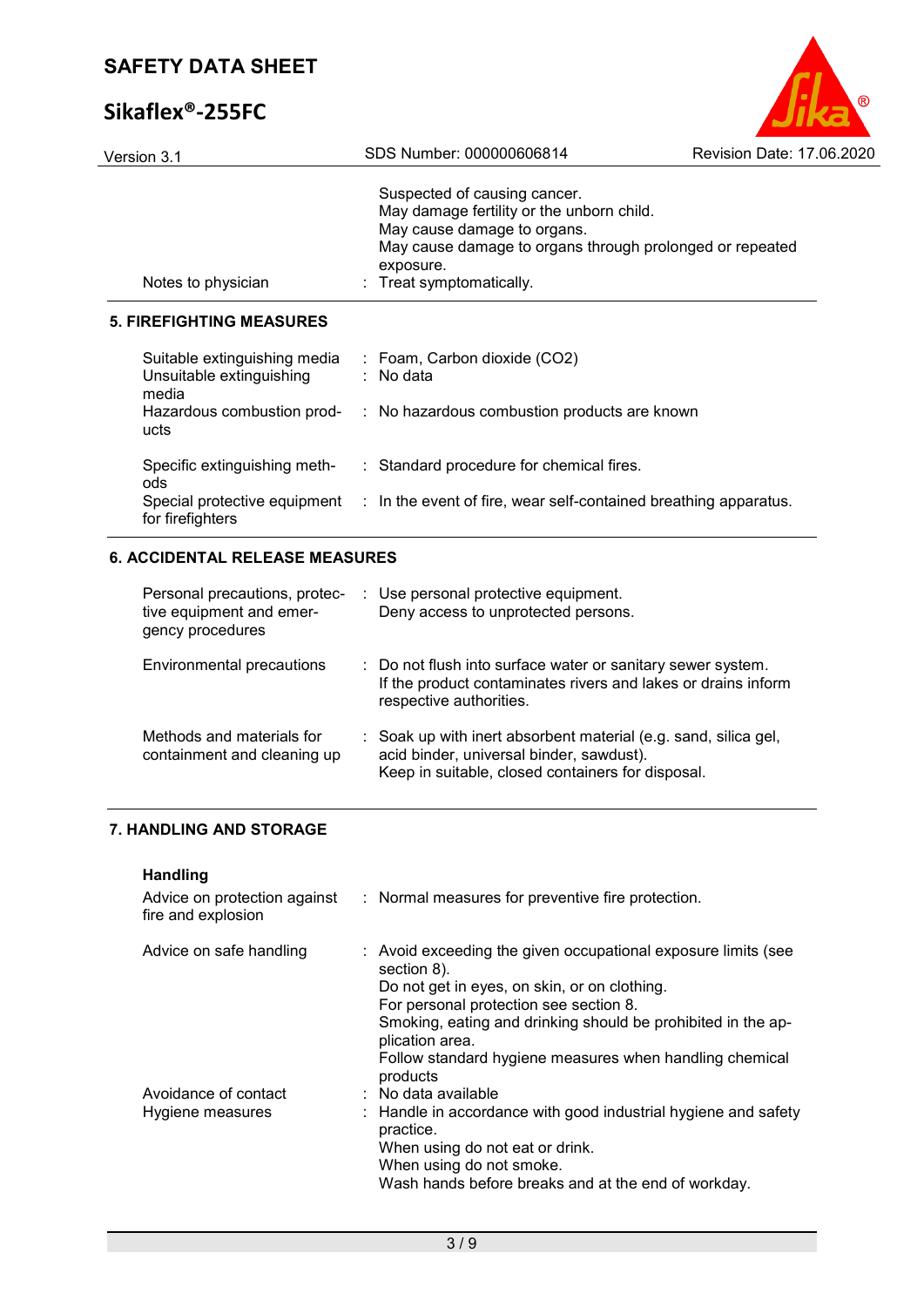# **Sikaflex®-255FC**

Version 3.1 SDS Number: 000000606814 Revision Date: 17.06.2020

#### **Storage**

Conditions for safe storage : Store in original container.

Keep in a well-ventilated place. Observe label precautions. Store in accordance with local regulations.

### **8. EXPOSURE CONTROLS/PERSONAL PROTECTION**

#### **Threshold limit value and permissible exposure limits for each component in the work environment**

| Components                               | CAS-No.                                                                                                        | Value type<br>(Form of<br>exposure) | Control parame-<br>ters / Permissible<br>concentration     | <b>Basis</b>                 |  |  |
|------------------------------------------|----------------------------------------------------------------------------------------------------------------|-------------------------------------|------------------------------------------------------------|------------------------------|--|--|
| xylene                                   | 1330-20-7                                                                                                      | OEL-M                               | 50 ppm                                                     | <b>JP OEL</b>                |  |  |
|                                          |                                                                                                                |                                     | 217 mg/m3                                                  | <b>JSOH</b>                  |  |  |
|                                          |                                                                                                                | reproductive toxicity in humans     | Further information: Group 2: Substances presumed to cause |                              |  |  |
|                                          |                                                                                                                | <b>ACL</b>                          | 50 ppm                                                     | JP OEL ISHL                  |  |  |
|                                          |                                                                                                                | TWA                                 | 100 ppm                                                    | <b>ACGIH</b>                 |  |  |
|                                          |                                                                                                                | <b>STEL</b>                         | 150 ppm                                                    | <b>ACGIH</b>                 |  |  |
| ethylbenzene                             | $100 - 41 - 4$                                                                                                 | <b>ACL</b>                          | 20 ppm                                                     | JP OEL ISHL                  |  |  |
|                                          |                                                                                                                | OEL-M                               | 50 ppm<br>217 mg/m3                                        | <b>JP OEL</b><br><b>JSOH</b> |  |  |
|                                          | Further information: Group 2: Substances presumed to cause                                                     |                                     |                                                            |                              |  |  |
|                                          | reproductive toxicity in humans, Group 2B: possibly carcinogenic<br>to humans                                  |                                     |                                                            |                              |  |  |
| 4,4'-methylenediphenyl diiso-<br>cyanate | 101-68-8                                                                                                       | OEL-M                               | $0.05$ mg/m $3$                                            | <b>JP OEL</b><br><b>JSOH</b> |  |  |
|                                          | Further information: Airway sensitizing agent; Group 1 substances<br>which induce allergic reactions in humans |                                     |                                                            |                              |  |  |
|                                          |                                                                                                                | <b>TWA</b>                          | 0.005 ppm                                                  | <b>ACGIH</b>                 |  |  |

#### **Personal protective equipment**

| Respiratory protection   | : Use respiratory protection unless adequate local exhaust ventila-<br>tion is provided or exposure assessment demonstrates that expo-<br>sures are within recommended exposure guidelines.<br>The filter class for the respirator must be suitable for the maximum<br>expected contaminant concentration<br>(gas/vapour/aerosol/particulates) that may arise when handling the<br>product. If this concentration is exceeded, self-contained breathing<br>apparatus must be used. |
|--------------------------|------------------------------------------------------------------------------------------------------------------------------------------------------------------------------------------------------------------------------------------------------------------------------------------------------------------------------------------------------------------------------------------------------------------------------------------------------------------------------------|
| Hand protection          | : Chemical-resistant, impervious gloves complying with an approved<br>standard should be worn at all times when handling chemical<br>products if a risk assessment indicates this is necessary.                                                                                                                                                                                                                                                                                    |
| Eye protection           | : Safety eyewear complying with an approved standard should be<br>used when a risk assessment indicates this is necessary.                                                                                                                                                                                                                                                                                                                                                         |
| Skin and body protection | : Choose body protection in relation to its type, to the concentration<br>and amount of dangerous substances, and to the specific work-<br>place.                                                                                                                                                                                                                                                                                                                                  |

#### **9. PHYSICAL AND CHEMICAL PROPERTIES**

Appearance : paste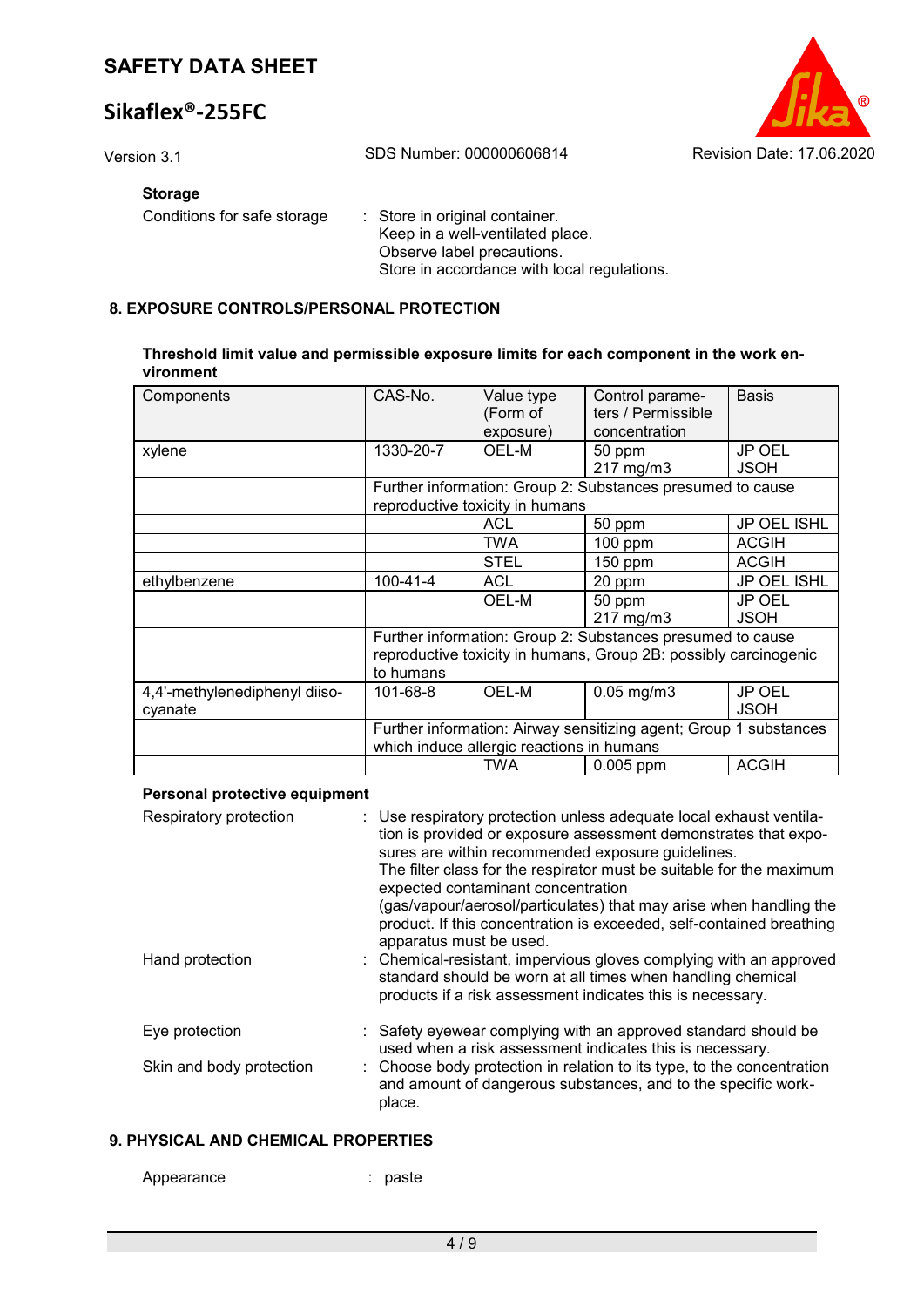# **Sikaflex®-255FC**



| Version 3.1                                | SDS Number: 000000606814                                     | Revision Date: 17.06.2020 |
|--------------------------------------------|--------------------------------------------------------------|---------------------------|
| Colour                                     | : black                                                      |                           |
| Odour                                      | : characteristic                                             |                           |
| <b>Odour Threshold</b>                     | : No data available                                          |                           |
| pH                                         | Not applicable                                               |                           |
| Melting point/range / Freezing             | No data available                                            |                           |
| point<br>Boiling point/boiling range       | No data available                                            |                           |
| Flash point                                | : ca. 80 $^{\circ}$ C (176 $^{\circ}$ F), Method: closed cup |                           |
| Evaporation rate                           | No data available                                            |                           |
| Flammability                               | No data available                                            |                           |
| Upper explosion limit                      | No data available                                            |                           |
| Lower explosion limit                      | No data available                                            |                           |
| Vapour pressure                            | $: 0.01$ hPa (0.01 mmHg)                                     |                           |
| Relative vapour density                    | No data available                                            |                           |
| Density                                    | : ca. 1.22 g/cm3 (23 °C (73 °F))                             |                           |
| Solubility(ies)<br>Water solubility        | : insoluble                                                  |                           |
| Partition coefficient: n-<br>octanol/water | No data available                                            |                           |
| Auto-ignition temperature                  | No data available                                            |                           |
| Decomposition temperature                  | No data available                                            |                           |
| Viscosity<br>Viscosity, dynamic            | No data available                                            |                           |
| Viscosity, kinematic                       | : ca. > 20.5 mm2/s (40 °C)                                   |                           |
| <b>Explosive properties</b>                | No data available                                            |                           |
| Molecular weight                           | No data available                                            |                           |
|                                            |                                                              |                           |

### **10. STABILITY AND REACTIVITY**

| : No dangerous reaction known under conditions of normal use. |
|---------------------------------------------------------------|
| : The product is chemically stable.                           |
| : No hazards to be specially mentioned.                       |
|                                                               |
| $\therefore$ No data available                                |
| $\therefore$ No data available                                |
| No decomposition if stored and applied as directed.           |
|                                                               |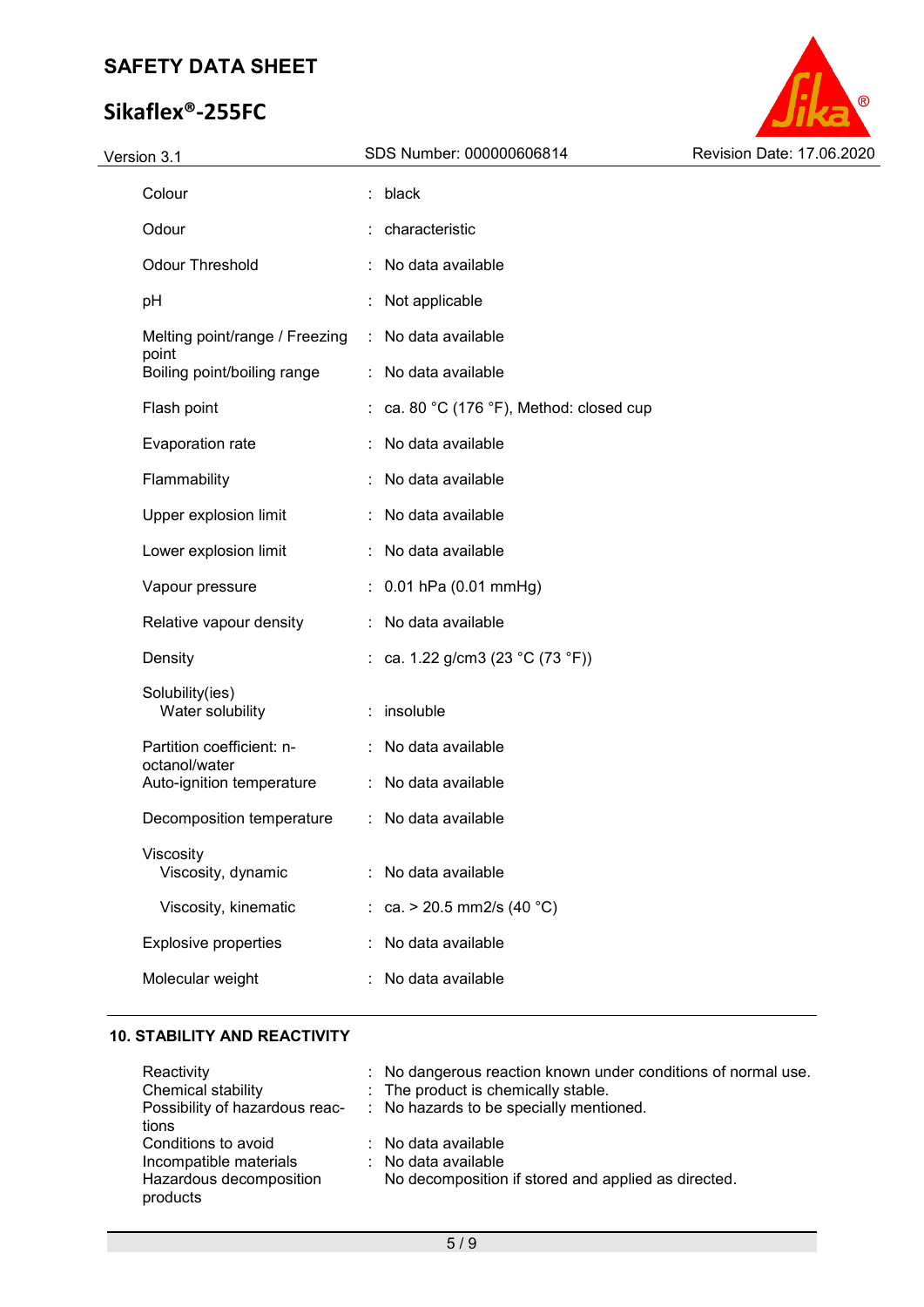## **Sikaflex®-255FC**



### **11. TOXICOLOGICAL INFORMATION**

| <b>Acute toxicity</b><br>Harmful if inhaled. |                                       |
|----------------------------------------------|---------------------------------------|
| Components:<br>xylene:                       |                                       |
| Acute oral toxicity                          | : LD50 Oral (Rat): $3,523$ mg/kg      |
| Acute dermal toxicity                        | : LD50 Dermal (Rabbit): $1,700$ mg/kg |
| ethylbenzene:<br>Acute oral toxicity         | : LD50 Oral (Rat): 3,500 mg/kg        |
| Acute dermal toxicity                        | : LD50 Dermal (Rabbit): $5,510$ mg/kg |

#### **4,4'-methylenediphenyl diisocyanate:**

| Acute inhalation toxicity | $\therefore$ Acute toxicity estimate: 1.5 mg/l |
|---------------------------|------------------------------------------------|
|                           | Test atmosphere: dust/mist                     |
|                           | Method: Expert judgement                       |

#### **Skin corrosion/irritation**

Not classified based on available information.

### **Serious eye damage/eye irritation**

Not classified based on available information.

#### **Respiratory or skin sensitisation**

Skin sensitisation: Not classified based on available information. Respiratory sensitisation: Not classified based on available information.

#### **Germ cell mutagenicity**

Not classified based on available information.

#### **Carcinogenicity**

Suspected of causing cancer.

### **Reproductive toxicity**

May damage fertility or the unborn child.

### **STOT - single exposure**

May cause damage to organs (Central nervous system, Kidney, Liver, respiratory system).

### **STOT - repeated exposure**

May cause damage to organs (Nervous system) through prolonged or repeated exposure.

#### **Aspiration toxicity**

Not classified based on available information.

### **12. ECOLOGICAL INFORMATION**

#### **Ecotoxicity**

### **Components: ethylbenzene:**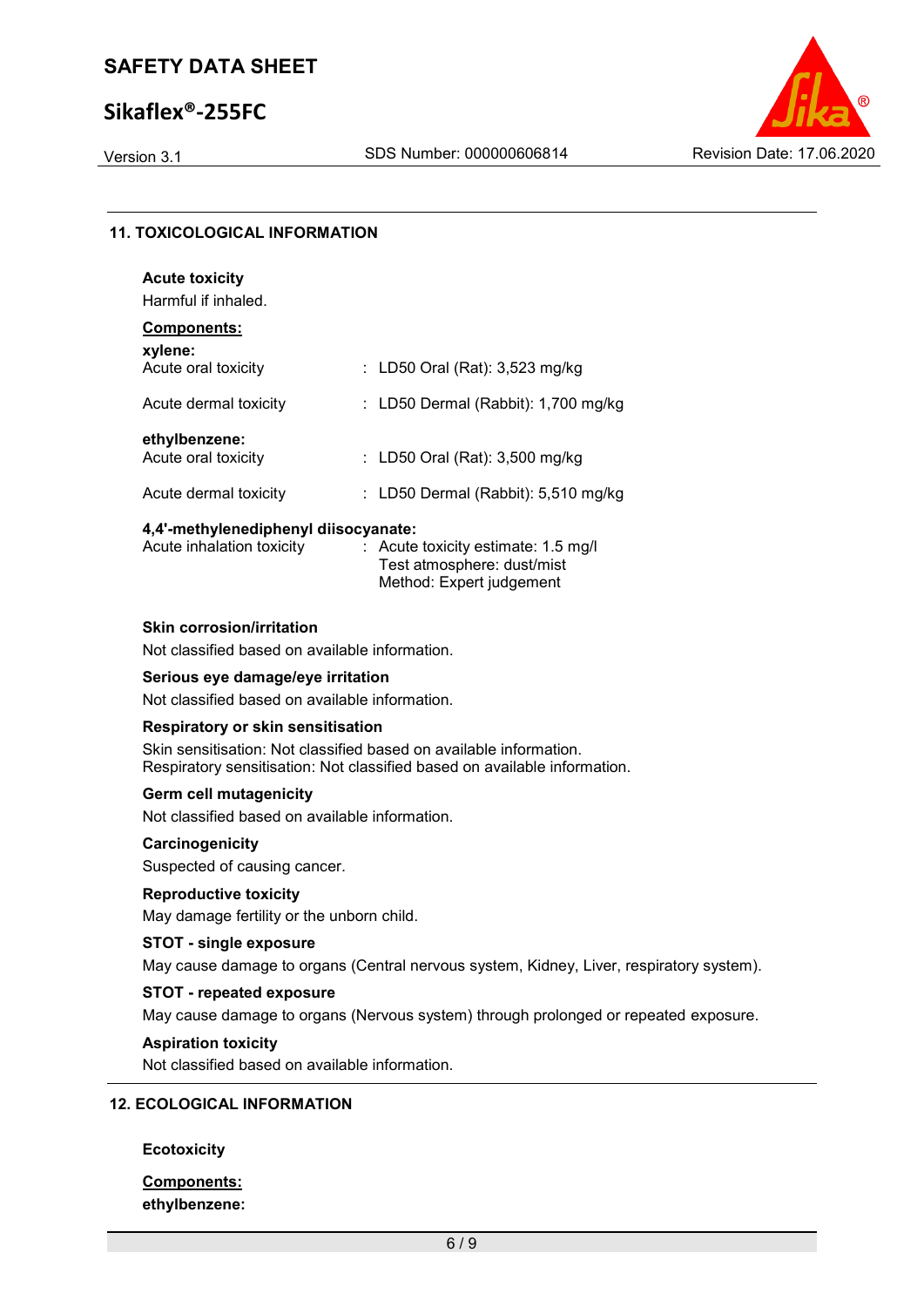# **Sikaflex®-255FC**

| Version 3.1                                               | SDS Number: 000000606814                                                    | Revision Date: 17.06.2020 |
|-----------------------------------------------------------|-----------------------------------------------------------------------------|---------------------------|
| Toxicity to fish                                          | : $LC50$ (Fish): <= 1 mg/l<br>Exposure time: 96 h                           |                           |
| M-Factor (Acute aquatic tox- : 1<br>icity)                |                                                                             |                           |
| <b>Persistence and degradability</b><br>No data available |                                                                             |                           |
| <b>Bioaccumulative potential</b><br>No data available     |                                                                             |                           |
| <b>Mobility in soil</b><br>No data available              |                                                                             |                           |
| Hazardous to the ozone layer<br>Not applicable            |                                                                             |                           |
| <b>Other adverse effects</b>                              |                                                                             |                           |
| Product:<br>mation                                        | Additional ecological infor- : There is no data available for this product. |                           |

 $^{\circledR}$ 

## **13. DISPOSAL CONSIDERATIONS**

| <b>Disposal methods</b> |                                                                                      |  |
|-------------------------|--------------------------------------------------------------------------------------|--|
| Waste from residues     | : The product should not be allowed to enter drains, water<br>courses or the soil.   |  |
|                         | Do not contaminate ponds, waterways or ditches with chemi-<br>cal or used container. |  |
|                         | Send to a licensed waste management company.                                         |  |
| Contaminated packaging  | : Empty remaining contents.                                                          |  |
|                         | Dispose of as unused product.                                                        |  |
|                         | Do not re-use empty containers.                                                      |  |

#### **14. TRANSPORT INFORMATION**

#### **International Regulations**

### **UNRTDG**

Not regulated as a dangerous good

**IATA-DGR** Not regulated as a dangerous good

#### **IMDG-Code**

Not regulated as a dangerous good

### **Transport in bulk according to Annex II of MARPOL 73/78 and the IBC Code**

Not applicable for product as supplied.

### **National Regulations**

Refer to section 15 for specific national regulation.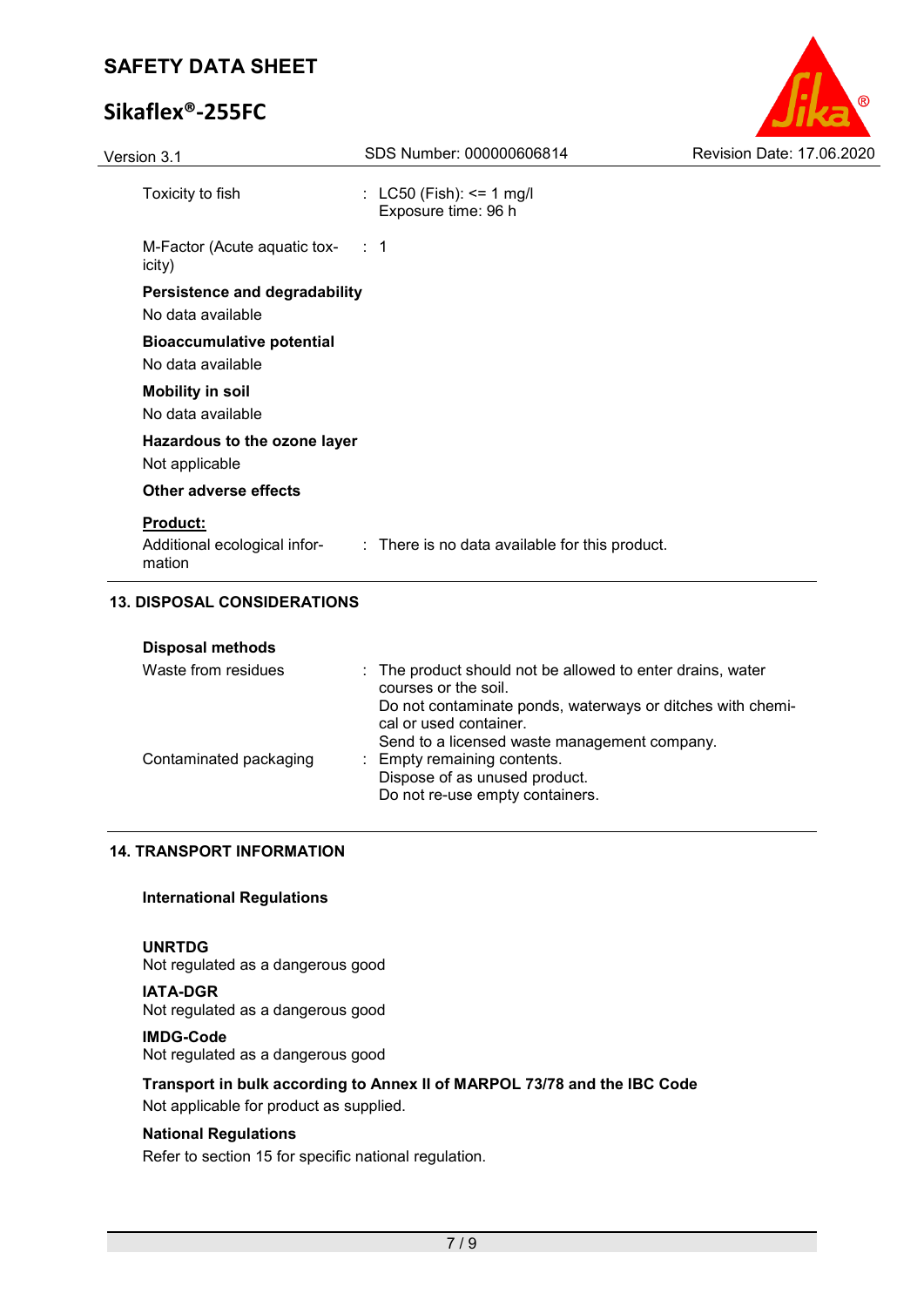## **Sikaflex®-255FC**



#### **15. REGULATORY INFORMATION**

#### **Related Regulations**

**Fire Service Law** Not applicable (Designated Flammable Substances)

#### **Industrial Safety and Health Law**

#### **Harmful Substances Prohibited from Manufacture** Not applicable

#### **Harmful Substances Required Permission for Manufacture** Not applicable

#### **Substances Prevented From Impairment of Health**

Chemical name Ethylbenzene

**Circular concerning Information on Chemicals having Mutagenicity - Annex 2: Information on Existing Chemicals having Mutagenicity** Not applicable

**Circular concerning Information on Chemicals having Mutagenicity - Annex 1: Information on Notified Substances having Mutagenicity** Not applicable

### **Substances Subject to be Notified Names**

Article 57-2 (Enforcement Order Table 9)

| Chemical name                         | <b>Number</b> | Concentration (%) |
|---------------------------------------|---------------|-------------------|
| Carbon black                          | 130           | $>=10 - 20$       |
| Xvlene                                | 136           | $>=1 - 10$        |
| Ethylbenzene                          |               | $>=1 - 10$        |
| Methylenebis(4,1-phenylene) diisocya- | 599           | $>=0.1 - 1$       |
| nate                                  |               |                   |

#### **Substances Subject to be Indicated Names**

Article 57 (Enforcement Order Article 18)

| Chemical name | Number |
|---------------|--------|
| xylene        | 136    |
| ethylbenzene  |        |
| Carbon black  | 130    |

#### **Ordinance on Prevention of Hazards Due to Specified Chemical Substances - Group 2 Substance**

Chemical name Ethylbenzene

**Ordinance on Prevention of Lead Poisoning** Not applicable

**Ordinance on Prevention of Tetraalkyl Lead Poisoning** Not applicable

**Ordinance on Prevention of Organic Solvent Poisoning** Not applicable

**Poisonous and Deleterious Substances Control Law**